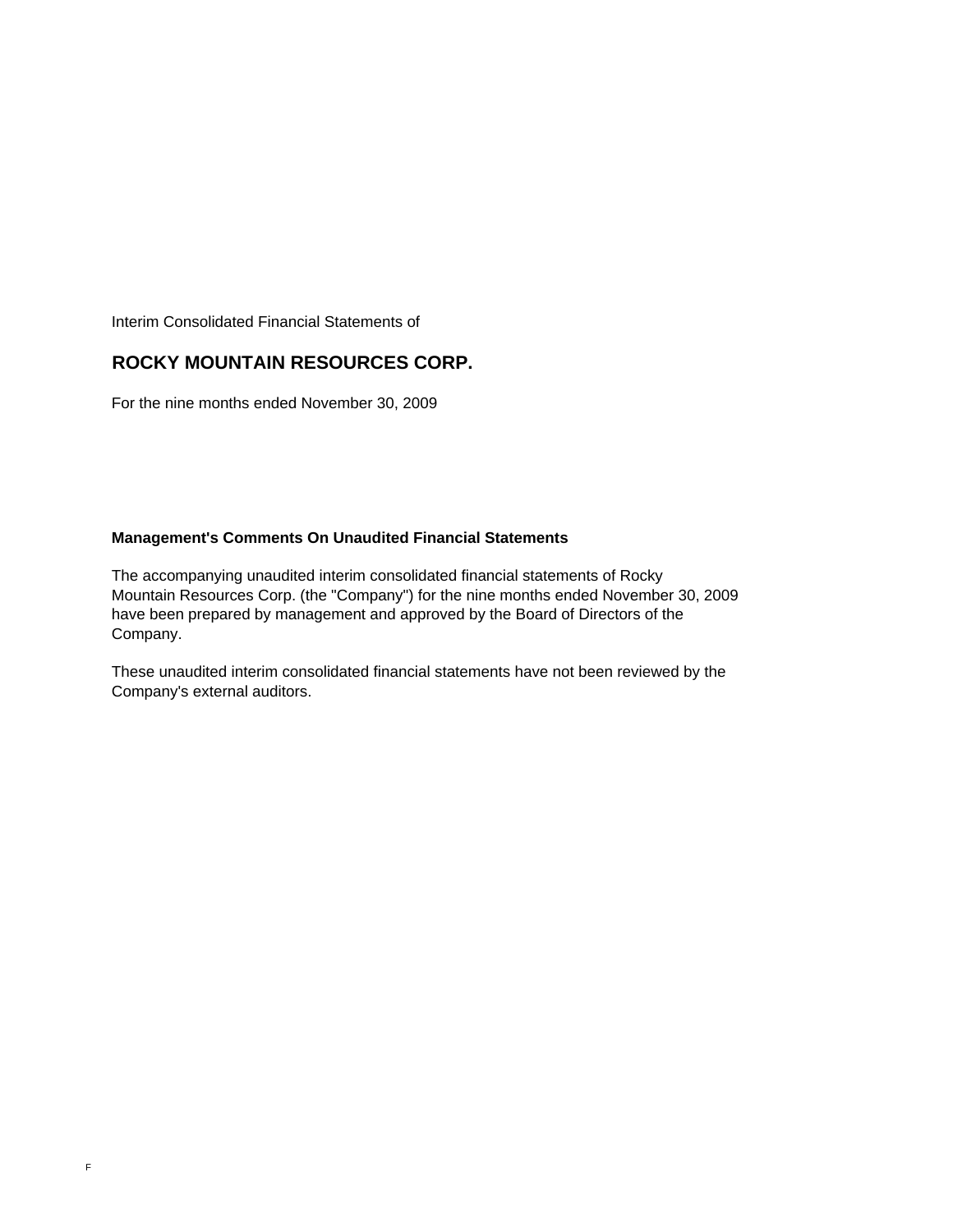## Interim Consolidated Balance Sheets

*(Unaudited - Prepared by Management)*

|                                                                  | 2009                    | November 30 February 28<br>2009 |
|------------------------------------------------------------------|-------------------------|---------------------------------|
| <b>ASSETS</b>                                                    |                         |                                 |
| Current assets:<br>Cash                                          | \$<br>786,702           | 231,532                         |
| Amounts receivable<br>Prepaid expenses                           | 38,253                  | 9,420<br>6,746                  |
|                                                                  | 824,955                 | 247,698                         |
| Equipment (Note 3)                                               | 19,850                  | 55,674                          |
| <b>Reclamation bond</b>                                          | 44,023                  | 53,060                          |
| Investment (Note 4)                                              | 3,000,000               |                                 |
| Mineral properties (Note 5)                                      | 665,129                 | 757,025                         |
|                                                                  | \$4,553,957             | 1,113,457                       |
| LIABILITIES AND SHAREHOLDERS' EQUITY                             |                         |                                 |
| <b>Current liabilities:</b>                                      |                         |                                 |
| Accounts payable and accrued liabilities<br>Income taxes payable | \$<br>24,363<br>435,000 | 219,529                         |
|                                                                  | 459,363                 | 219,529                         |
| Shareholders' equity:                                            |                         |                                 |
| Share capital (Note 6)<br>Subscriptions received                 | 4,995,974               | 4,416,820<br>240,000            |
| Contributed surplus                                              | 446,804                 | 436,273                         |
| <b>Deficit</b>                                                   | (1,348,184)             | (4, 199, 165)                   |
|                                                                  | 4,094,594               | 893,928                         |
|                                                                  | \$4,553,957             | 1,113,457                       |

Approved on behalf of the Board:

Signed: "William Radvak" **Director** 

Signed: "Brian E. Bayley" **Director**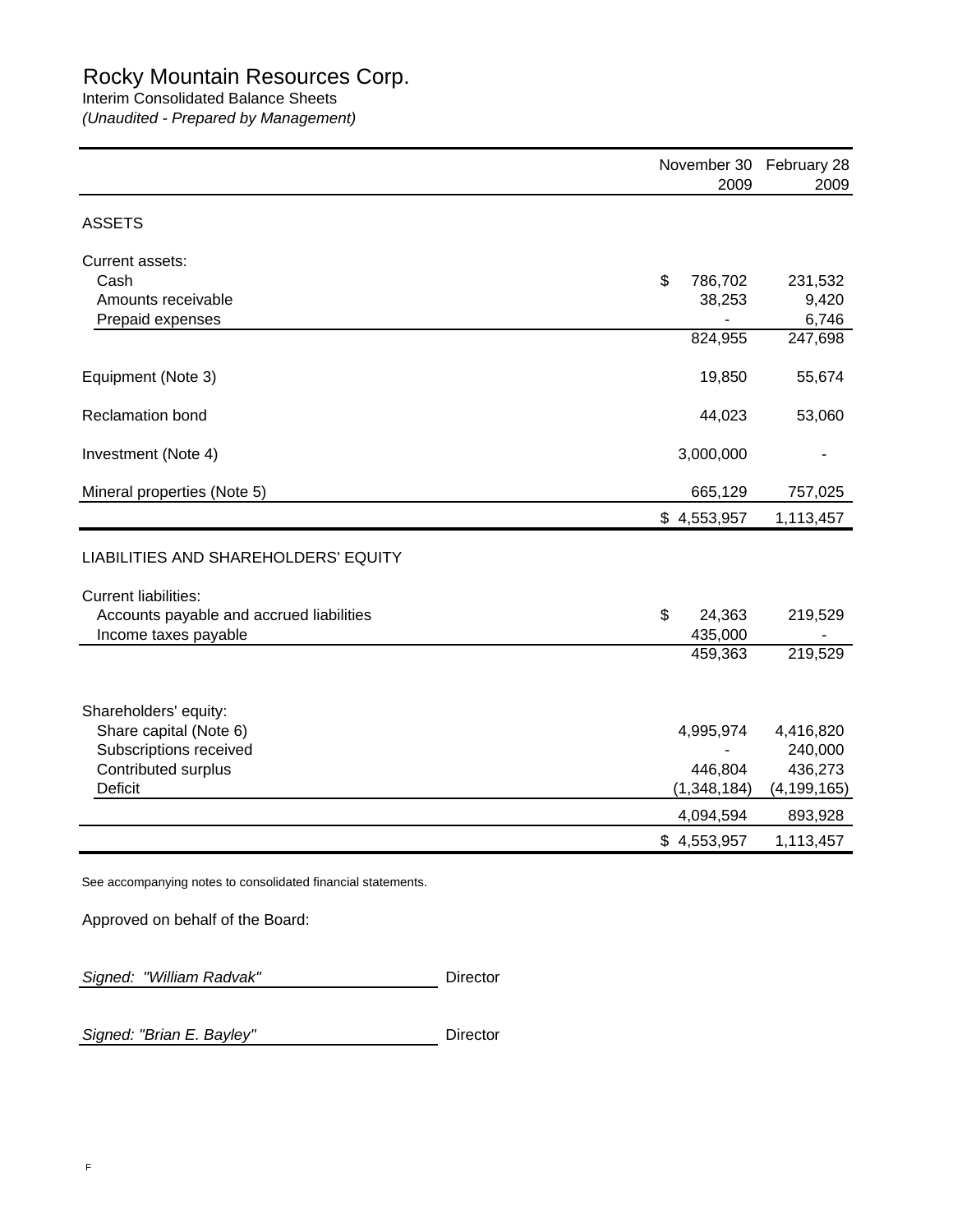# Rocky Mountain Resources Corp.

Interim Consolidated Statements of Income (Loss), Comprehensive Income (Loss) and Deficit *(Unaudited - Prepared by Management)*

|                                                                     | Three months ended<br>November 30 |                 | Nine months ended<br>November 30 |                   |
|---------------------------------------------------------------------|-----------------------------------|-----------------|----------------------------------|-------------------|
|                                                                     | 2009                              | 2008            | 2009                             | 2008              |
| Mineral property expenditures (Note 4(b))                           | \$<br>6,013                       | 478,718         | 67,428                           | 993,778           |
| Expenses:                                                           |                                   |                 |                                  |                   |
| Audit and legal                                                     | 14,465                            | 16,097          | 29,796                           | 65,130            |
| Consulting                                                          |                                   | 25,756          |                                  | 33,023            |
| Depreciation                                                        | 1,496                             | 4,679           | 11,721                           | 8,541             |
| Interest expense                                                    | 854                               | ä,              | 908                              | ٠                 |
| Investor relations                                                  |                                   | 40,174          | 750                              | 64,669            |
| Office and sundry                                                   | 6,162                             | 10,633          | 17,932                           | 31,940            |
| Office facilities and administrative services                       | 15,550                            | 18,229          | 54,653                           | 47,130            |
| Salaries and benefits                                               | 488                               | 97,076          | 159,977                          | 310,596           |
| Shareholder information                                             | 867                               |                 | 2,927                            |                   |
| Stock-based compensation<br>Transfer agent, listing and filing fees | (42, 464)<br>1,644                | 60,122<br>1,834 | 10,531<br>13,169                 | 124,145<br>17,349 |
| Travel                                                              | 2,456                             | 50,013          | 15,368                           | 85,285            |
|                                                                     |                                   |                 |                                  |                   |
|                                                                     | 1,518                             | 324,613         | 317,732                          | 787,808           |
| Other (income) expenses:                                            |                                   |                 |                                  |                   |
| Interest income                                                     | 9                                 | 3,154           | 278                              | 23,548            |
| Gain on sale of mineral properties                                  | 3,698,630                         | L.              | 3,698,630                        |                   |
| Foreign exchange                                                    | 2,762                             | 33,702          | (6, 433)                         | 89,720            |
| Property review costs                                               | (106)                             | (1,471)         | (806)                            | (7, 563)          |
| Loss on sale of equipment                                           | (16, 427)                         |                 | (20, 528)                        |                   |
| Mineral properties abandoned                                        |                                   |                 |                                  | (64, 467)         |
|                                                                     | 3,684,868                         | 35,385          | 3,671,141                        | 41,238            |
| Net income (loss) before income taxes                               | 3,677,337                         | (767, 946)      | 3,285,981                        | (1,740,348)       |
| Provision for income taxes                                          | (435,000)                         |                 | (435,000)                        |                   |
|                                                                     |                                   |                 |                                  |                   |
| Net income (loss) and comprehensive income                          |                                   |                 |                                  |                   |
| (loss) for the period                                               | 3,242,337                         | (767, 946)      | 2,850,981                        | (1,740,348)       |
| Deficit, beginning of period                                        | (4,590,521)                       | (2,877,489)     | (4, 199, 165)                    | (1,905,087)       |
|                                                                     |                                   |                 |                                  |                   |
| Deficit, end of period                                              | \$<br>(1,348,184)                 | (3,645,435)     | (1,348,184)                      | (3,645,435)       |
|                                                                     |                                   |                 |                                  |                   |
| Basic and diluted earnings (loss) per share                         | \$<br>0.19                        | (0.05)          | 0.17                             | (0.12)            |
|                                                                     |                                   |                 |                                  |                   |
| Basic and diluted weighted average number of                        |                                   |                 |                                  |                   |
| common shares outstanding                                           | 16,738,816                        | 14,671,876      | 16,485,897                       | 14,595,645        |

See accompanying notes to consolidated financial statements.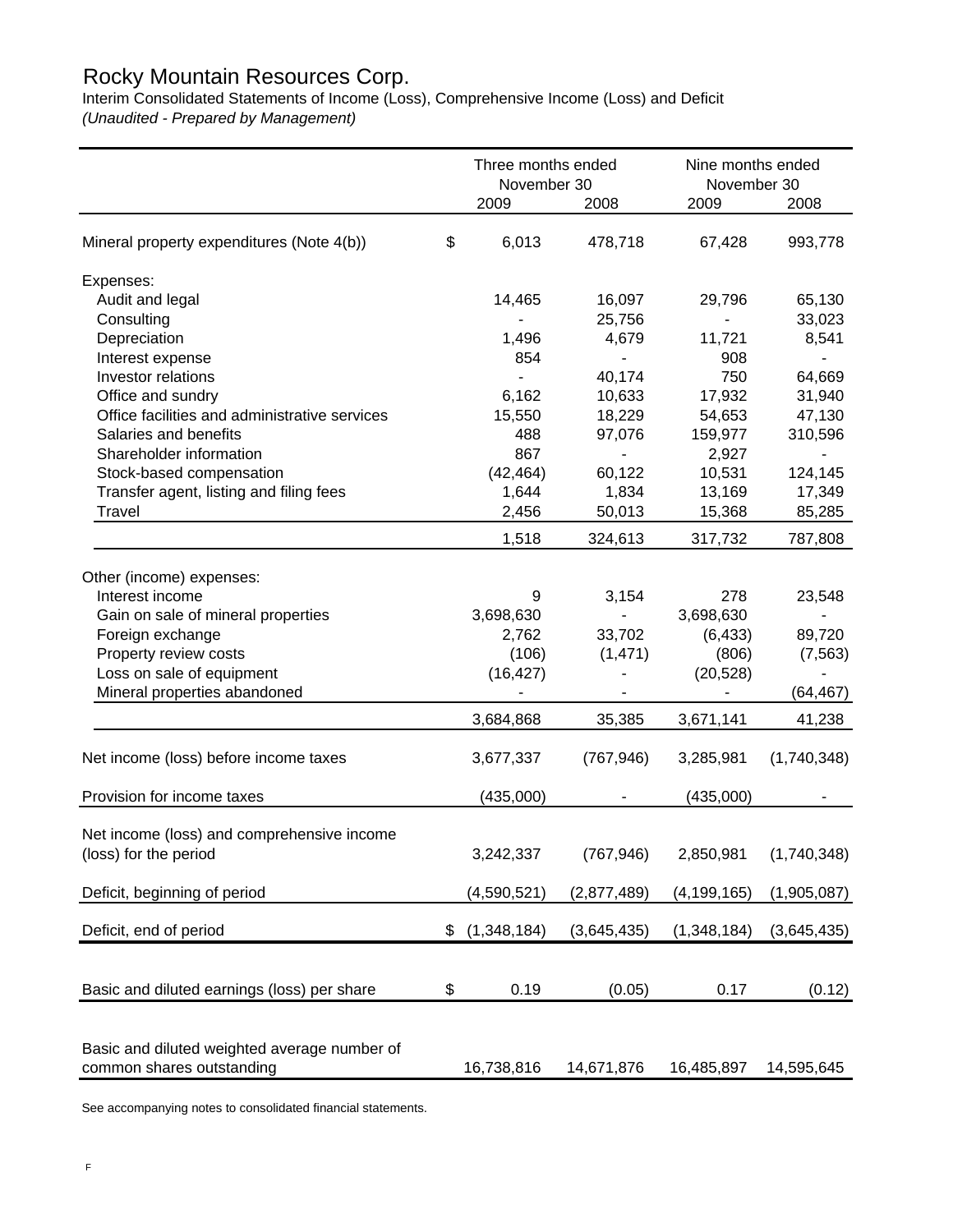# Rocky Mountain Resources Corp.

Interim Consolidated Statements of Cash Flow

*(Unaudited - Prepared by Management)*

|                                                                                                                                                                                                                                                      | Three months ended<br>November 30 |                          | Nine months ended<br>November 30 |             |
|------------------------------------------------------------------------------------------------------------------------------------------------------------------------------------------------------------------------------------------------------|-----------------------------------|--------------------------|----------------------------------|-------------|
|                                                                                                                                                                                                                                                      | 2009                              | 2008                     | 2009                             | 2008        |
| Cash provided by (used for):                                                                                                                                                                                                                         |                                   |                          |                                  |             |
| Operating activities:                                                                                                                                                                                                                                |                                   |                          |                                  |             |
| Income (loss) for the period                                                                                                                                                                                                                         | \$<br>3,242,337                   | (767, 946)               | 2,850,981                        | (1,740,348) |
| Items not involving cash                                                                                                                                                                                                                             |                                   |                          |                                  |             |
| Depreciation                                                                                                                                                                                                                                         | 1,496                             | 4,679                    | 11,721                           | 8,541       |
| Provision for income taxes                                                                                                                                                                                                                           | 435,000                           |                          | 435,000                          |             |
| Loan interest accrued                                                                                                                                                                                                                                | (51)                              |                          |                                  |             |
| Mineral properties abandoned                                                                                                                                                                                                                         |                                   |                          |                                  | 64,467      |
| Stock-based compensation                                                                                                                                                                                                                             | (42, 464)                         | 60,122                   | 10,531                           | 124,145     |
| Gain on sale of mineral properties                                                                                                                                                                                                                   | (3,698,630)                       |                          | (3,698,630)                      |             |
| Loss on sale of equipment                                                                                                                                                                                                                            | 16,427                            |                          | 20,528                           |             |
| Changes in non-cash working capital balances:                                                                                                                                                                                                        |                                   |                          |                                  |             |
| Amounts receivable                                                                                                                                                                                                                                   | (36, 140)                         | (2,756)                  | (33,077)                         | 16,753      |
| Prepaid expenses                                                                                                                                                                                                                                     | 3,848                             | 6,069                    | 6,746                            | (2, 296)    |
| Accounts payable and accrued liabilities                                                                                                                                                                                                             | 890                               | (44, 825)                | (190, 922)                       | 27,949      |
|                                                                                                                                                                                                                                                      | (77, 287)                         | (744, 657)               | (587, 122)                       | (1,500,789) |
|                                                                                                                                                                                                                                                      |                                   |                          |                                  |             |
| Investing activities:<br><b>Reclamation bonds</b>                                                                                                                                                                                                    | 2,095                             | (7, 298)                 | 9,037                            | (40,067)    |
| Purchase of equipment                                                                                                                                                                                                                                |                                   | (29, 207)                | (2, 977)                         | (68, 932)   |
| Sale of mineral properties                                                                                                                                                                                                                           | 956,338                           | $\overline{\phantom{a}}$ | 956,338                          |             |
| Sale of equipment                                                                                                                                                                                                                                    | 5,110                             |                          | 6,552                            |             |
| Mineral property expenditures                                                                                                                                                                                                                        | (84, 627)                         | (81, 277)                | (169, 329)                       | (383, 922)  |
| Mineral property recovery of costs                                                                                                                                                                                                                   |                                   |                          | 3,517                            |             |
|                                                                                                                                                                                                                                                      | 878,916                           |                          |                                  |             |
|                                                                                                                                                                                                                                                      |                                   | (117, 782)               | 803,138                          | (492, 921)  |
| Financing activities:                                                                                                                                                                                                                                |                                   |                          |                                  |             |
| <b>Exercise of warrants</b>                                                                                                                                                                                                                          |                                   | 118,850                  |                                  | 143,200     |
| Loans payable                                                                                                                                                                                                                                        | (75,000)                          |                          |                                  |             |
| Shares issued for cash, net of costs                                                                                                                                                                                                                 | (4,622)                           |                          | 339,154                          |             |
|                                                                                                                                                                                                                                                      | (79, 622)                         | 118,850                  | 339,154                          | 143,200     |
| Increase (decrease) in cash                                                                                                                                                                                                                          | 722,007                           | (743, 589)               | 555,170                          | (1,850,510) |
|                                                                                                                                                                                                                                                      |                                   |                          |                                  |             |
| Cash, beginning of period                                                                                                                                                                                                                            | 64,695                            | 1,108,179                | 231,532                          | 2,215,100   |
| Cash, end of period                                                                                                                                                                                                                                  | \$<br>786,702                     | 364,590                  | 786,702                          | 364,590     |
| Supplementary cash flow information:<br>Cash amount of payments received (made):<br>Interest received<br>Non-cash financing and investing activities:<br>Fair value of warrants transferred to share<br>capital from contributed surplus on exercise | \$<br>9                           | 3,154                    | 278                              | 23,548      |
| of warrants                                                                                                                                                                                                                                          |                                   | 40,742                   |                                  | 49,089      |

See accompanying notes to consolidated financial statements.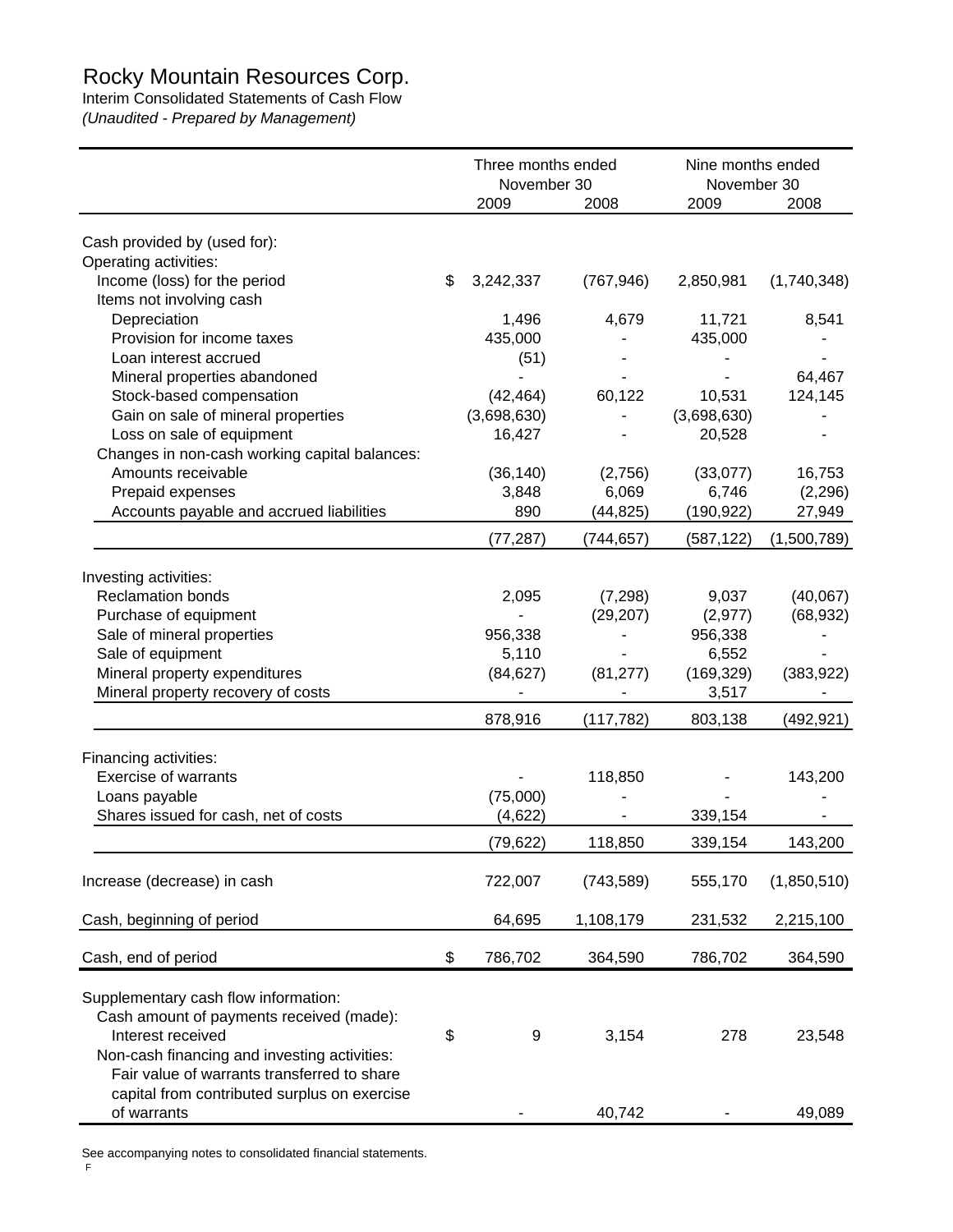l

1. Nature of operations and ability to continue as a going concern:

Rocky Mountain Resources Corp. is a public company whose shares trade on the TSX Venture Exchange ("TSX-V"). The Company is engaged principally in the acquisition, exploration and development of resource properties. The recovery of the Company's investment in resource properties and attainment of profitable operations is principally dependent upon financing being arranged by the Company to continue operations, explore and develop the resource properties and the discovery, development and sale of ore reserves. The outcome of these matters cannot presently be determined because they are contingent on future events.

These consolidated financial statements have been prepared in accordance with Canadian generally accepted accounting principles assuming the Company will continue on a goingconcern basis. The Company has incurred losses since inception and the ability of the Company to continue as a going-concern depends upon its ability to develop profitable operations and to continue to raise adequate financing. Management is actively targeting sources of additional financing.

There can be no assurance that the Company will be able to continue to raise funds in which case the Company may be unable to meet its obligations. Should the Company be unable to realize on its assets and discharge its liabilities in the normal course of business, the net realizable value of its assets may be materially less than the amounts recorded on the balance sheets. The financial statements do not include adjustments to amounts and classifications of assets and liabilities that might be necessary should the Company be unable to continue operations.

Current market conditions and volatility increase the uncertainty of the Company's ability to continue as a going concern given the need to both curtail expenditures and to raise additional funds. The Company is experiencing, and has experienced, negative operating cash flows. The Company will continue to search for new or alternate sources of financing but anticipates that the current market conditions may impact the ability to source such funds.

|                 | November 30,<br>2009 | February 28,<br>2009 |
|-----------------|----------------------|----------------------|
| Working capital | 365,592              | 28,169               |
| Deficit         | (1,348,184)          | (4, 199, 165)        |

## 2. Basis of presentation:

These unaudited interim consolidated financial statements have been prepared in accordance with Canadian generally accepted accounting principles for interim financial statements. Accordingly, they do not include all of the information and footnotes required by generally accepted accounting principles for complete financial statements. In the opinion of management, the accompanying financial information reflects all adjustments, consisting primarily of normal and recurring adjustments considered necessary for fair presentation of the results for the interim period. Operating results for the nine months ended November 30, 2009 are not necessarily indicative of the results that may be expected for the year ending February 28, 2010. These interim consolidated financial statements follow the same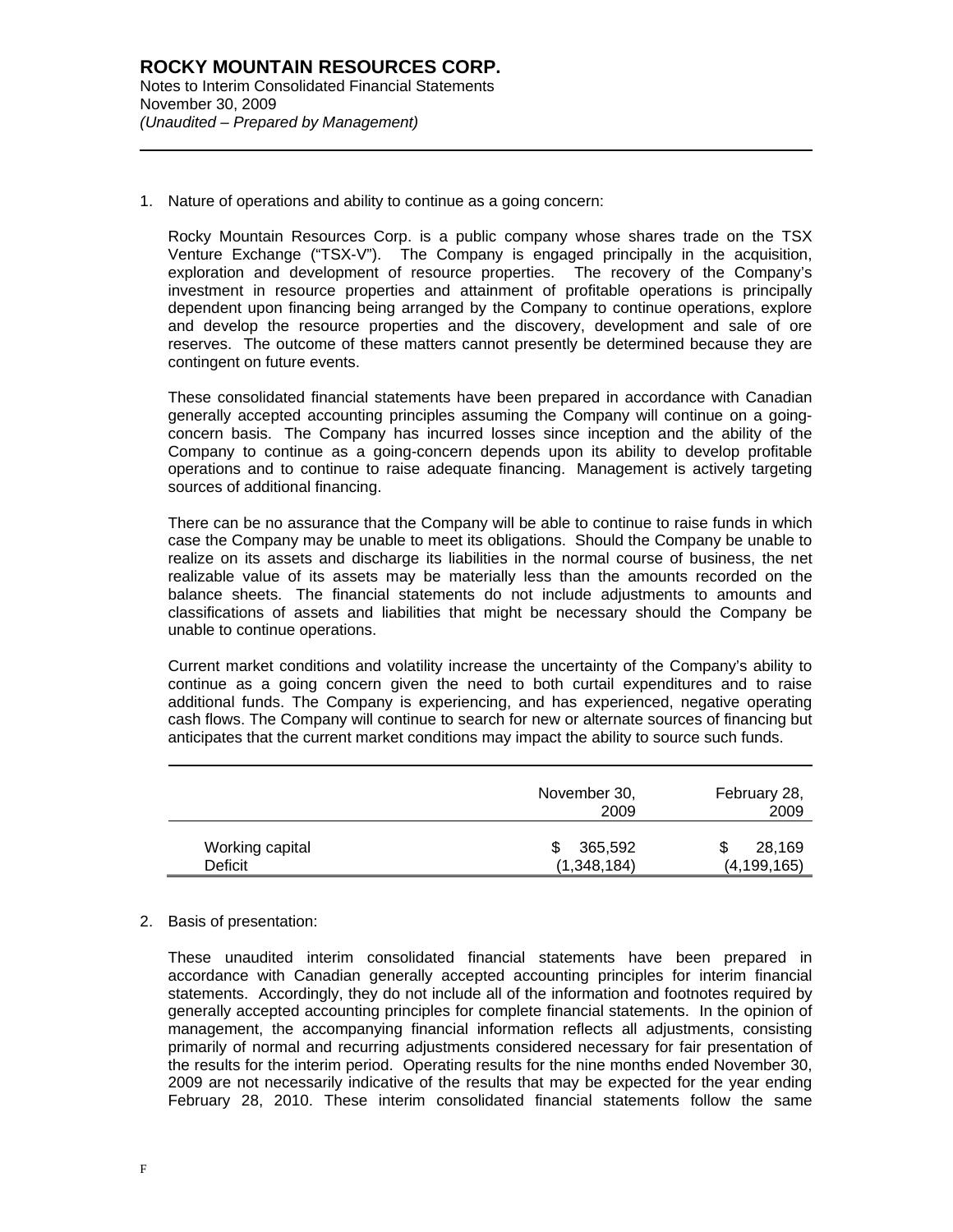accounting policies as set out in Note 3 to the audited consolidated financial statements of the Company for the year ended February 29, 2009.

New Accounting Policies:

l

Adoption of New Accounting Pronouncements

CICA 3064 "Goodwill and intangible assets"

In February 2008, the CICA issued Handbook Section 3064, "Goodwill and Intangible Assets", which replaces Section 3062, "Goodwill and Intangible Assets", and Section 3450, "Research and Development Costs". Section 3064 establishes standards for the recognition, measurement and disclosure of goodwill and intangible assets. The Company does not hold any such assets at this time.

Future pronouncements

International financial reporting standards ("IFRS")

In February 2008, The Canadian Accounting Standards Board confirmed that convergence to International Financial Reporting Standards ("IFRS") will be required in Canada. The Company will be required to report using IFRS beginning March 1, 2011 for interim and annual financial statements with appropriate comparative data from the prior year. The Company has begun the process of evaluating the impact of the change to IFRS.

Business combinations, consolidated financial statements and non-controlling interest

In January 2009, the CICA issued CICA Handbook Section 1582, "Business Combinations", Section 1601, "Consolidations", and Section 1602, "Non-Controlling Interests". These sections replace the former Section 1581, "Business Combinations", and Section 1600, "Consolidated Financial Statements, and establish a new section for accounting for a noncontrolling interest in a subsidiary. Section 1582 establishes standards for the accounting for a business combination, and states that all assets and liabilities of an acquired business will be recorded at fair value. Obligations for contingent considerations and contingencies will also be recorded at fair value at the acquisition date. The standard also states that acquisition-related costs will be expensed as incurred and that restructuring charges will be expensed in the periods after the acquisition date. It provides the Canadian equivalent to IFRS 3, Business Combinations (January 2008). The section applies prospectively to business combinations for which the acquisition date is on or after the beginning of the first annual reporting period beginning on or after January 1, 2011.

Section 1601 establishes standards for the preparation of consolidated financial statements.

Section 1602 establishes standards for accounting for a non-controlling interest in a subsidiary in the preparation of consolidated financial statements subsequent to a business combination. It is equivalent to the corresponding provisions of IFRS International Accounting Standards ("IAS") 27, Consolidated and Separate Financial Statements (January 2008).

Sections 1601 and 1602 apply to interim and annual consolidated financial statements relating to fiscal years beginning on or after January 1, 2011. Earlier adoption of these sections is permitted as of the beginning of a fiscal year. All three sections must be adopted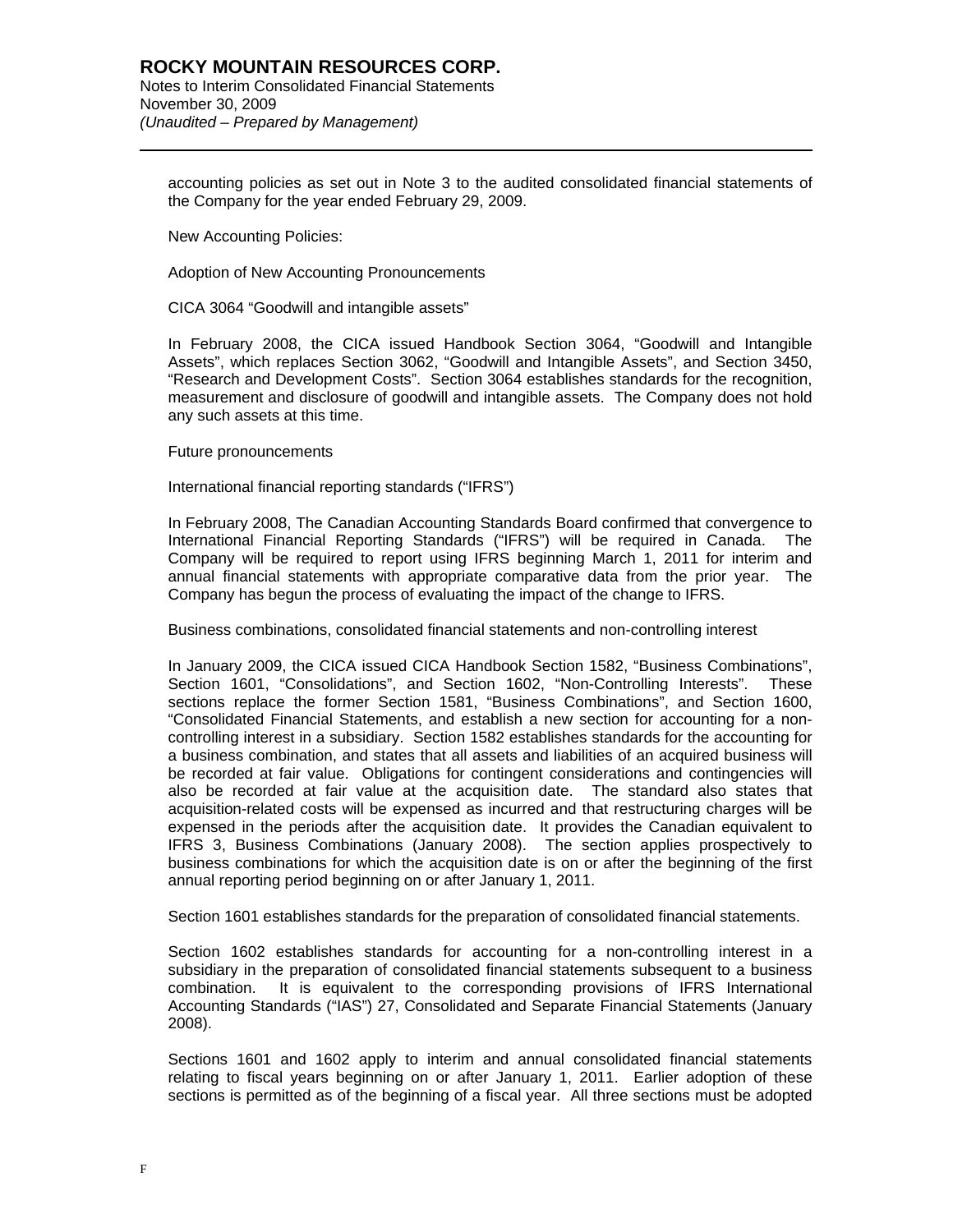concurrently. The Company is currently evaluating the impact of the adoption of these sections.

3. Equipment:

l

|                  | February 29,<br>2009 | Additions | <b>Disposals</b> | November 30,<br>2009 |
|------------------|----------------------|-----------|------------------|----------------------|
| Field equipment  |                      |           |                  |                      |
| Cost             | \$30,955             |           |                  | \$30,955             |
| Depreciation     | (7, 446)             | (5,511)   | -                | (12, 957)            |
| Office equipment |                      |           |                  |                      |
| Cost             | 45,771               | 2.977     | (35, 393)        | 13,355               |
| Depreciation     | (13,606)             | (6, 210)  | 8,313            | (11,503)             |
| Total            | \$55,674             | (8,744)   | (27,080)         | \$19,850             |

## 4. Investments:

At November 30, 2009, the Company had the following investments:

|                                      | Cost        | (Losses) | Fair Value  |
|--------------------------------------|-------------|----------|-------------|
| Stonegate Agricom Ltd. ("Stonegate") | \$3,000,000 | -        | \$3,000,000 |

As partial consideration for the sale of its interest in the Paris Hills Property completed on November 3, 2009, the Company received 6,000,000 common shares of Stonegate valued at \$0.50 per share.

Stonegate is a private Canadian company engaged in the acquisition, exploration and development of agricultural nutrient projects. Stonegate's focus is the development of phosphate rock projects in the Americas. Stonegate's majority shareholder is Sprott Resource Corp.

- 5. Mineral properties:
	- (a) The summary of mineral property acquisition costs is as follows:

|                             | February 29,<br>2009 | Additions /<br><b>Disposals</b> | Recovery of<br>costs | November<br>30,<br>2009 |
|-----------------------------|----------------------|---------------------------------|----------------------|-------------------------|
| Gibellini, Nevada, USA      | \$495,799            | \$169,329                       | ۰                    | \$665,129               |
| Paris Foothills, Idaho, USA | \$257,709            | (257, 709)                      | ۰                    |                         |
| <b>Other Regional</b>       | \$3,517              |                                 | \$(3,517)            |                         |
| Total                       | \$757,025            | \$(88,380)                      | \$(3,517)            | \$665,129               |

In August 2009, the Company was obligated, but due to lack of funds, was unable to pay two advance royalties totaling US\$145,000 on the Paris Hills Property: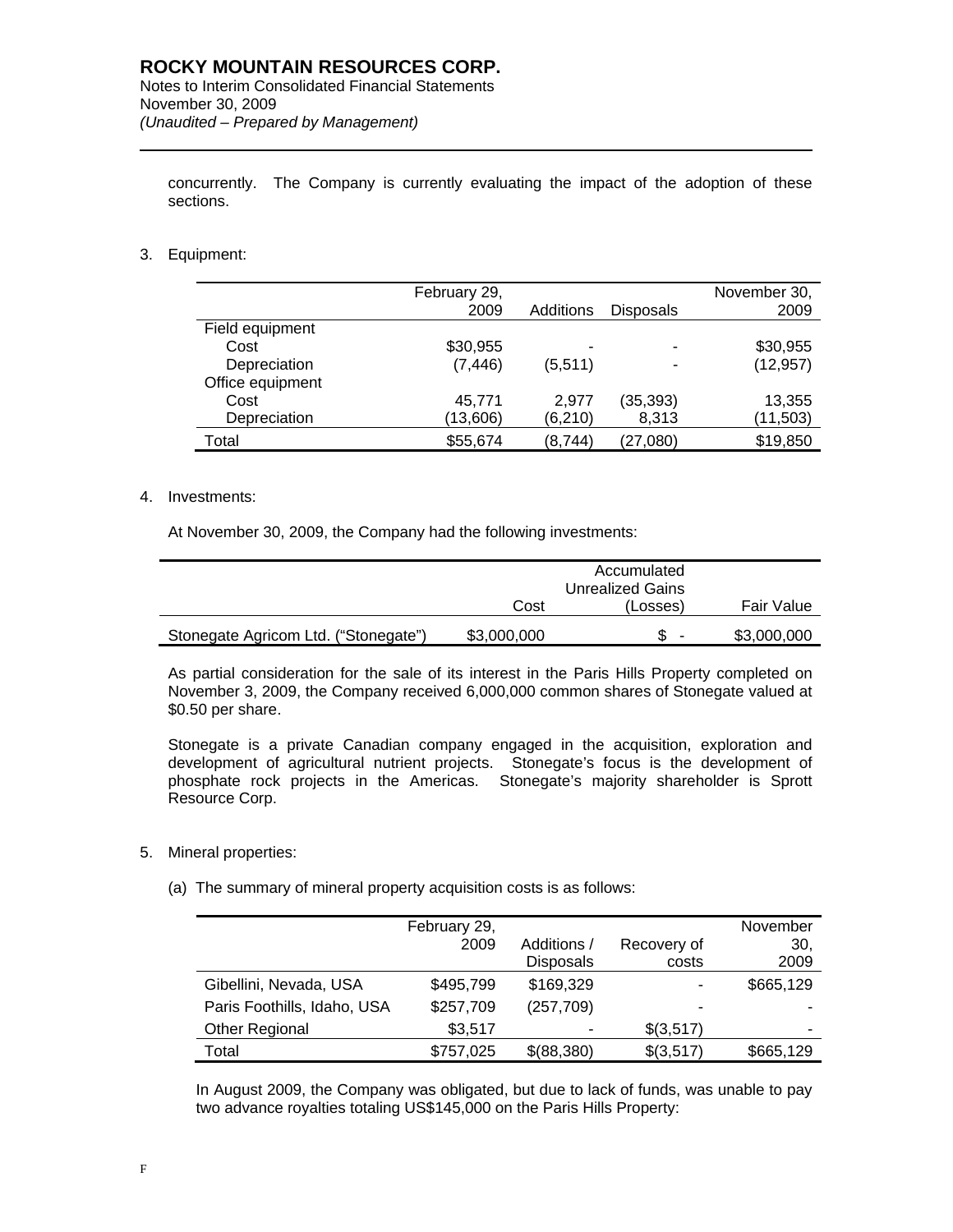l

Default notices were issued by the property owners obligating the Company to make the required payments by November 1, 2009. This payment deadline was later extended to December 1, 2009.

Effective November 3, 2009, the Company sold the Paris Hills Property for total consideration of CDN\$4,000,000 consisting of cash payment of \$1,000,000 and 6 million shares of Stonegate Agricom Ltd. at a deemed price of \$0.50 per share. The purchaser of the property assumed responsibility for the advance royalty payments which were in default.

(b) The details of exploration expenditures incurred and expensed on the Company's mineral properties during the nine month period ended November 30, 2009 are as follows:

|                                  | Gibellini | Paris Foothills | Total<br>\$ |
|----------------------------------|-----------|-----------------|-------------|
| <b>Exploration expenditures:</b> |           |                 |             |
| Assays and analysis              | 789       |                 | 789         |
| Engineering and consulting       |           | 15,860          | 15,860      |
| Field office and supplies        | 18,226    | 7,332           | 25,558      |
| Property maintenance and taxes   | 14,522    |                 | 14,522      |
| Reproduction and drafting        |           | 551             | 551         |
| Travel and accommodation         | 3,216     | 6,932           | 10,148      |
|                                  | 36,753    | 30,675          | 67,428      |

The details of exploration expenditures incurred and expensed on the Company's mineral properties during the nine month period ended November 30, 2008 are as follows:

|                                  |           |             | Paris     | Other    |         |
|----------------------------------|-----------|-------------|-----------|----------|---------|
|                                  | Gibellini | Goodsprings | Foothills | Regional | Total   |
|                                  | S         | Ж           | S         | Ъ        | \$      |
| <b>Exploration expenditures:</b> |           |             |           |          |         |
| Assays and analysis              | 16,813    | 6,403       | 25,726    |          | 48,942  |
| Drilling                         | 121,207   |             | 182,163   |          | 303,370 |
| Engineering and consulting       | 34,891    | 10,240      | 141,076   |          | 186,207 |
| Equipment rental                 | 13,230    | 3,221       | 4,461     |          | 20,912  |
| Field office and supplies        | 9,463     | 388         | 23,615    |          | 33,466  |
| Insurance                        | 5,070     |             | 5,070     |          | 10,140  |
| Metallurgy                       | 34,204    |             | 37,342    |          | 71,546  |
| Property maintenance and         |           |             |           |          |         |
| taxes                            | 20,311    | 1,798       | 9,994     | 709      | 32,812  |
| Reclamation                      | 16,157    |             |           |          | 16,157  |
| Reproduction and drafting        | 7,362     |             | 12,172    |          | 19,534  |
| Scoping study                    | 200,100   |             |           |          | 200,100 |
| Travel and accommodation         | 14,922    | 1,941       | 31,838    | 1,891    | 50,592  |
|                                  | 493,730   | 23,991      | 473,457   | 2,600    | 993,778 |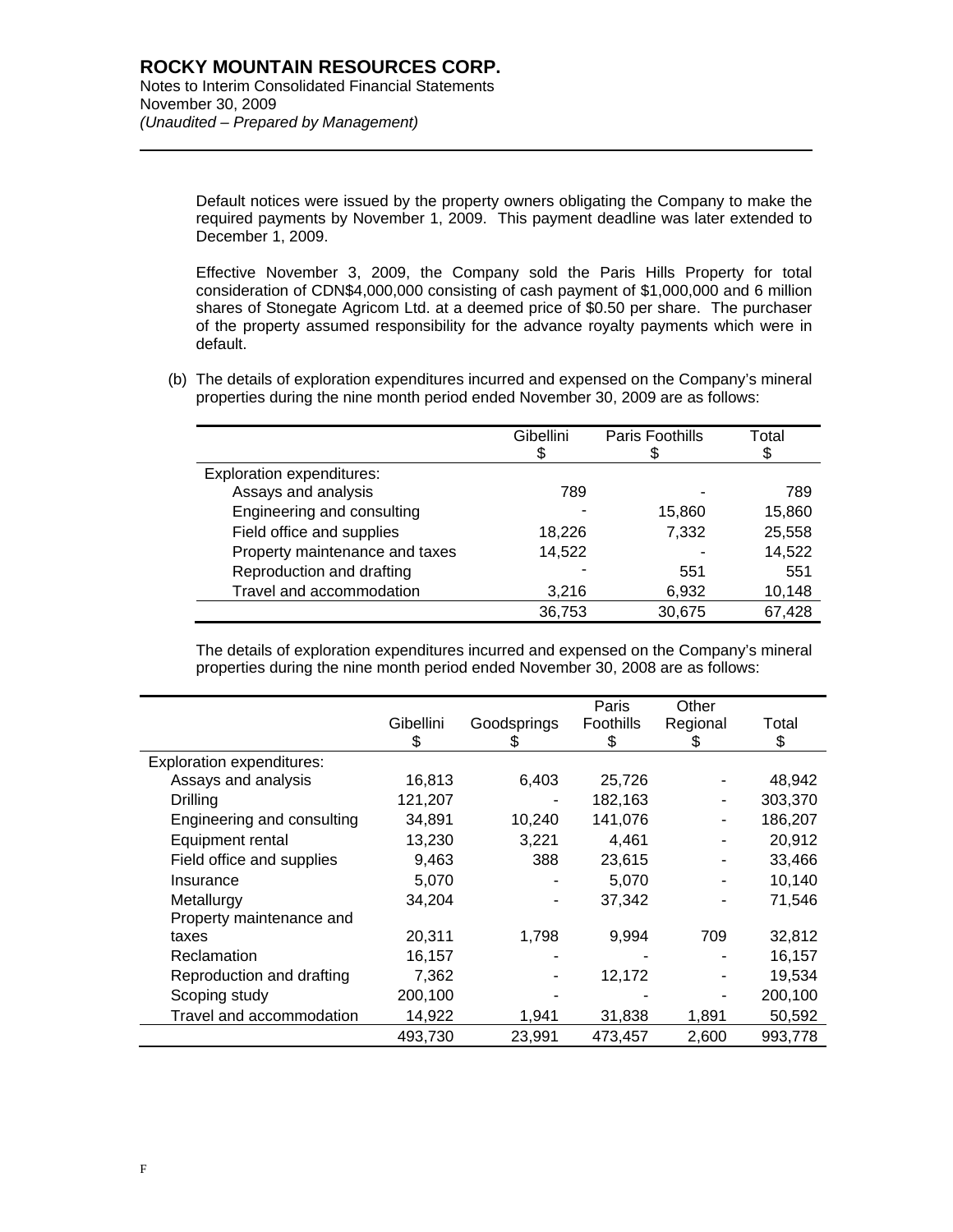## 6. Share capital:

l

## (a) Authorized:

Unlimited number of common shares without par value.

(b) Issued:

|                                                                                      | Number of<br><b>Shares</b>   | <b>Stated Amount</b>                |
|--------------------------------------------------------------------------------------|------------------------------|-------------------------------------|
| Balance, February 29, 2009<br>Issued on private placement<br>Less: share issue costs | 14,693,150<br>2,045,666<br>- | \$4,416,820<br>613,700<br>(34, 546) |
| Balance, November 30, 2009                                                           | 16,738,816                   | \$4,995,974                         |

## (c) Share purchase options:

The continuity of share purchase options is as follows:

| <b>Expiry Date</b>                                         | Exercise<br>price          | Balance,<br>February 28,<br>2009 | Granted | Exercised/<br>Cancelled | Balance,<br>November 30,<br>2009 |
|------------------------------------------------------------|----------------------------|----------------------------------|---------|-------------------------|----------------------------------|
| February 12, 2013<br>October 16, 2013<br>December 17, 2013 | \$1.30<br>\$1.00<br>\$0.40 | 690,000<br>100,000<br>25,000     |         | (200,000)<br>(100,000)  | 490,000<br>25,000                |
|                                                            |                            | 815,000                          |         | (300,000)               | 515,000                          |
| Stock options exercisable                                  |                            |                                  |         |                         | 455,000                          |
| Weighted average exercise price                            |                            | \$1.24                           |         | \$1.20                  | \$1.26                           |

On February 12, 2008, the Company granted 690,000 options exercisable on or before February 12, 2013 at a price of \$1.30 per share. Of these options, 650,000 were subject to vesting provisions: 40% vesting on the grant date and 20% vesting on each anniversary for three years from the date of grant. In September, 2009, the Company terminated 200,000 options and reversed \$49,154 of stock-based compensation associated with same terminated options and recorded \$6,690 on the remaining outstanding options during the current quarter.

(d) Share purchase warrants:

Warrants outstanding at November 30, 2009 are as follows:

| Expiry Date                        | Exercise<br>price | Balance,<br>February 28,<br>2009 | Granted   | Exercised | Balance,<br>November 30,<br>2009 |
|------------------------------------|-------------------|----------------------------------|-----------|-----------|----------------------------------|
| October 3, 2010                    | \$0.40            |                                  | 2,045,666 | -         | 2,045,666                        |
| Weighted average<br>exercise price |                   | -                                | \$0.40    | -         | \$0.40                           |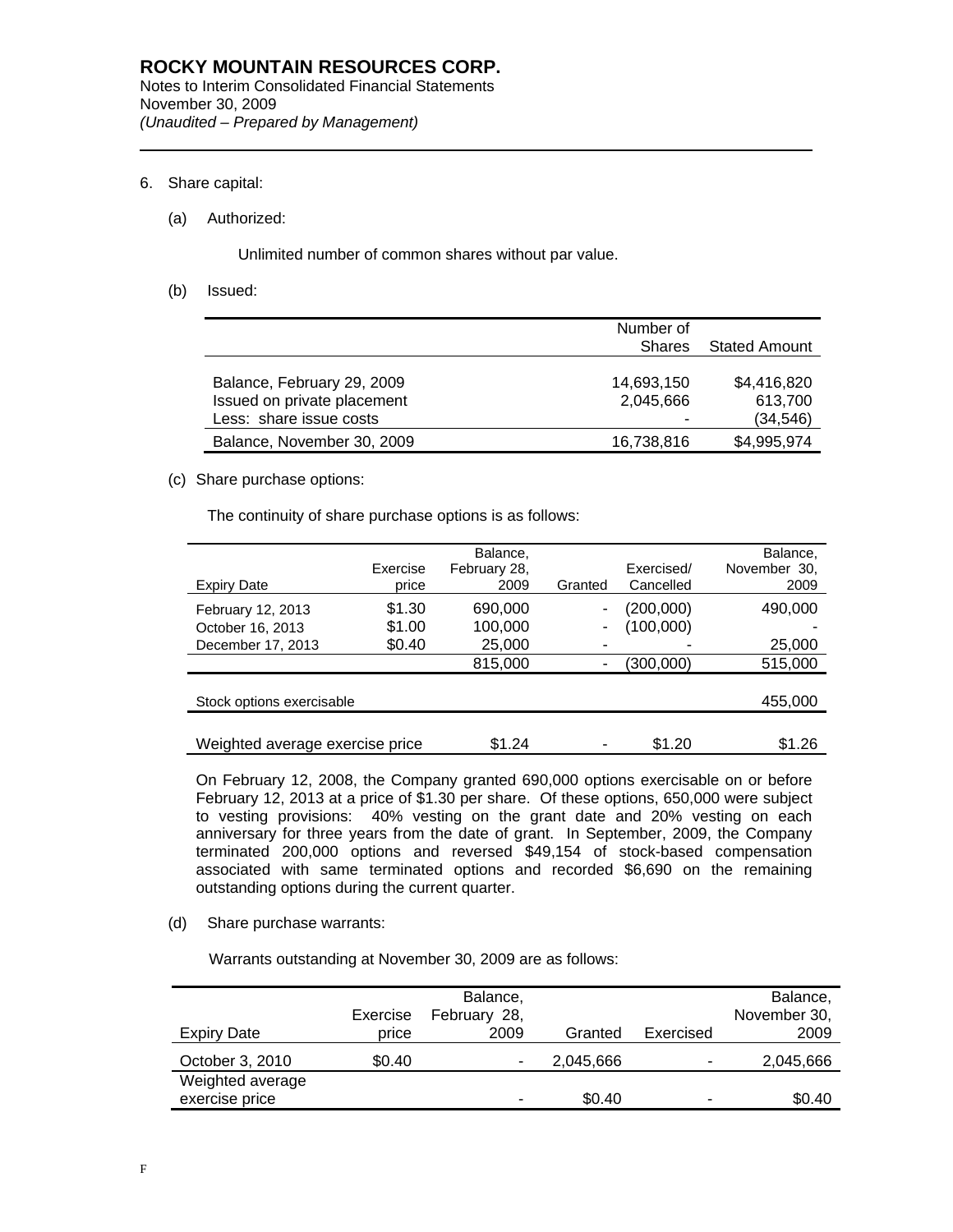## (e) Contributed surplus:

l

The continuity of contributed surplus is as follows:

|                              | Number of |           |           | Amounts  |           |  |
|------------------------------|-----------|-----------|-----------|----------|-----------|--|
|                              | Options   | Warrants  | Options   | Warrants | Total     |  |
| Balance, February 29, 2009   | 815,000   |           | \$432.554 | \$3,719  | \$436,273 |  |
| Granted during the period    | $\,$      | 2.045.666 |           | -        |           |  |
| Amortized during the period  | -         |           | 65.167    | ٠        | 65.167    |  |
| Terminated during the period | (300,000) |           | (54, 636) | ۰        | (54,636)  |  |
| Balance, November 30, 2009   | 515,000   | 2,045,666 | \$443,085 | 3.719    | \$446,804 |  |

## 7. Related party transactions:

Related party transactions not otherwise disclosed on these financial statements consist of:

- (a) Office facilities and administrative services of \$36,000 and consulting fees of \$2,500 related to a private placement, to a company with a director and two officers in common;
- (b) Accounts payable to a company with a director and two officers in common of \$4,251.
- (c) Loans interest in the amount of \$908 was paid to four directors who provided short-term loans totaling \$125,000. These unsecured loans bear interest at 5% per annum and were repaid on November 9, 2009.

The above transactions were in the normal course of business and were measured at the exchange amount which is the amount agreed to by the related parties.

8. Segment disclosures:

The Company considers itself to operate in a single segment, being mineral exploration and development. Geographic information is as follows:

|                             | Canada<br>S | <b>United States</b> | Total<br>\$ |
|-----------------------------|-------------|----------------------|-------------|
| November 30, 2009:          |             |                      |             |
| Loss (Gain) from operations | 94.672      | (3,380,653)          | (3,475,325) |
| Identifiable assets         | 769.793     | 3,784,163            | 4,553,956   |
| November 30, 2008:          |             |                      |             |
| Loss from operations        | 258,189     | 1,482,159            | 1,740,348   |
| Identifiable assets         | 220,175     | 1,040,304            | 1,260,479   |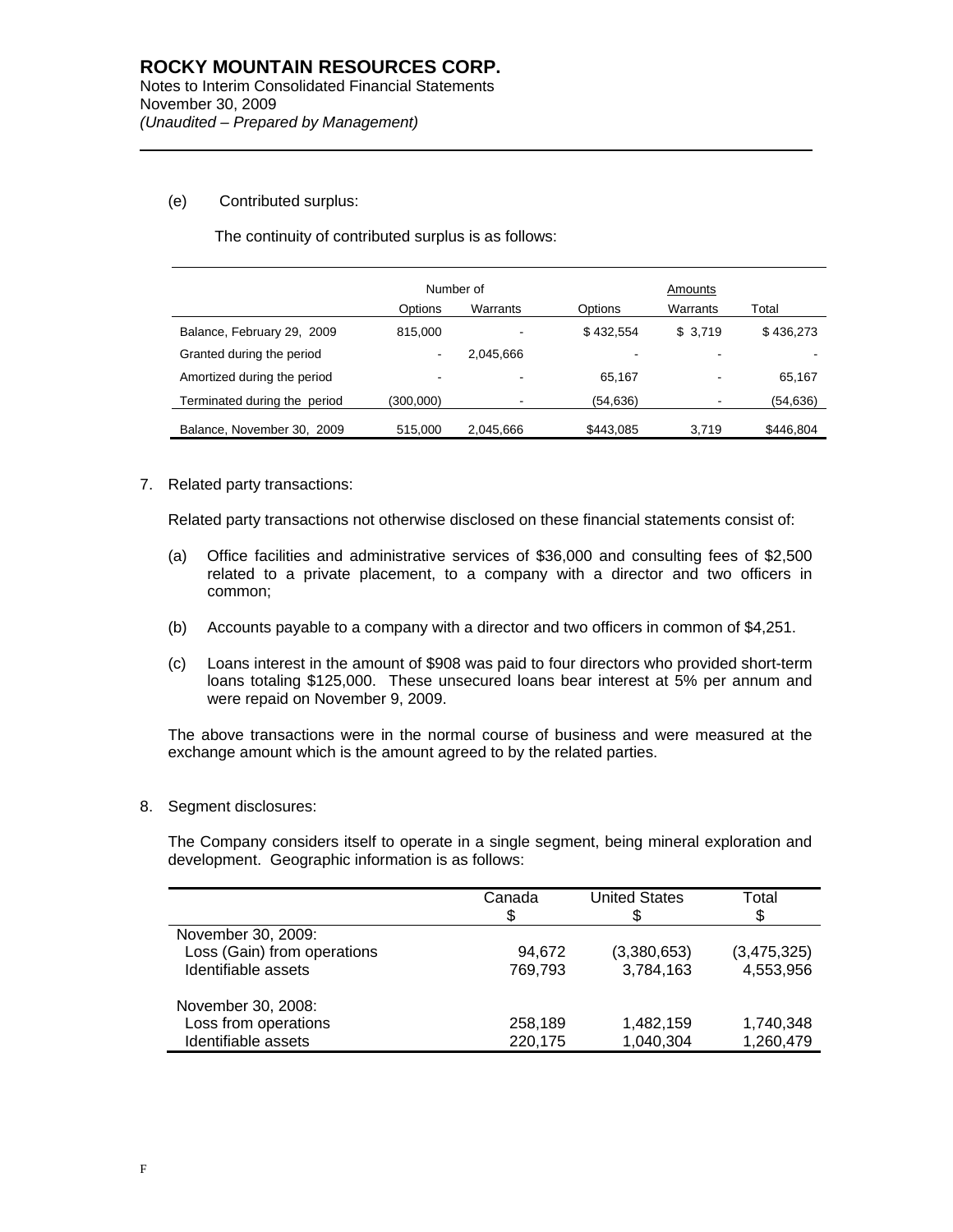#### 9. Financial instruments and risk management:

The Company's financial instruments are exposed to certain financial risks, including currency risk, credit risk, liquidity risk, interest risk and price risk.

As at November 30, 2009, the Company's financial instruments are comprised of cash, equity investments and accounts payable and accrued liabilities. The fair value of cash and accounts payable and accrued liabilities approximate their carrying value due to their shortterm maturity.

The Company's risk exposures and the impact on the Company's financial instruments are summarized below:

## Currency risk

l

The Company is exposed to the financial risk related to the fluctuation of foreign exchange rates. The Company operates in Canada and United States. A significant change in the currency exchange rates between the Canadian dollar relative to the U.S. dollar could have an effect on the Company's results of operations, financial position or cash flows. The Company has not hedged its exposure to currency fluctuations. The net exposure in financial instruments as at November 30, 2009 is not material.

#### Credit risk

Credit risk is the risk of loss associated with counterparty's inability to fulfill its payment obligations. The Company believes it has no significant credit risk.

#### Liquidity risk

The Company's approach to managing liquidity risk is to ensure that it will have sufficient liquidity to meet liabilities when due. As at November 30, 2009, the Company had a cash balance of \$786,702 to settle current liabilities of \$459,363. All of the Company's financial liabilities have contractual maturities of 30 days or due on demand and are subject to normal trade terms. The Company has a \$3,000,000 investment in common shares of Stonegate, a private Canadian company (Note 4). The Company has liquidity risk associated with this investment in that there is a limited market for the sale of these shares.

#### Market risk

Market risk is the risk of loss that may arise from changes in market factors such as interest rates, foreign exchange rates, and commodity and equity prices.

#### Interest rate risk

As of November 30, 2009, the Company has no interest-bearing financial assets or liabilities.

#### Price risk

The Company is exposed to price risk with respect to commodity and equity prices. Equity price risk is defined as the potential adverse impact on the Company's earnings due to movements in individual equity prices or general movements in the level of the stock market. Commodity price risk is defined as the potential adverse impact on earnings and economic